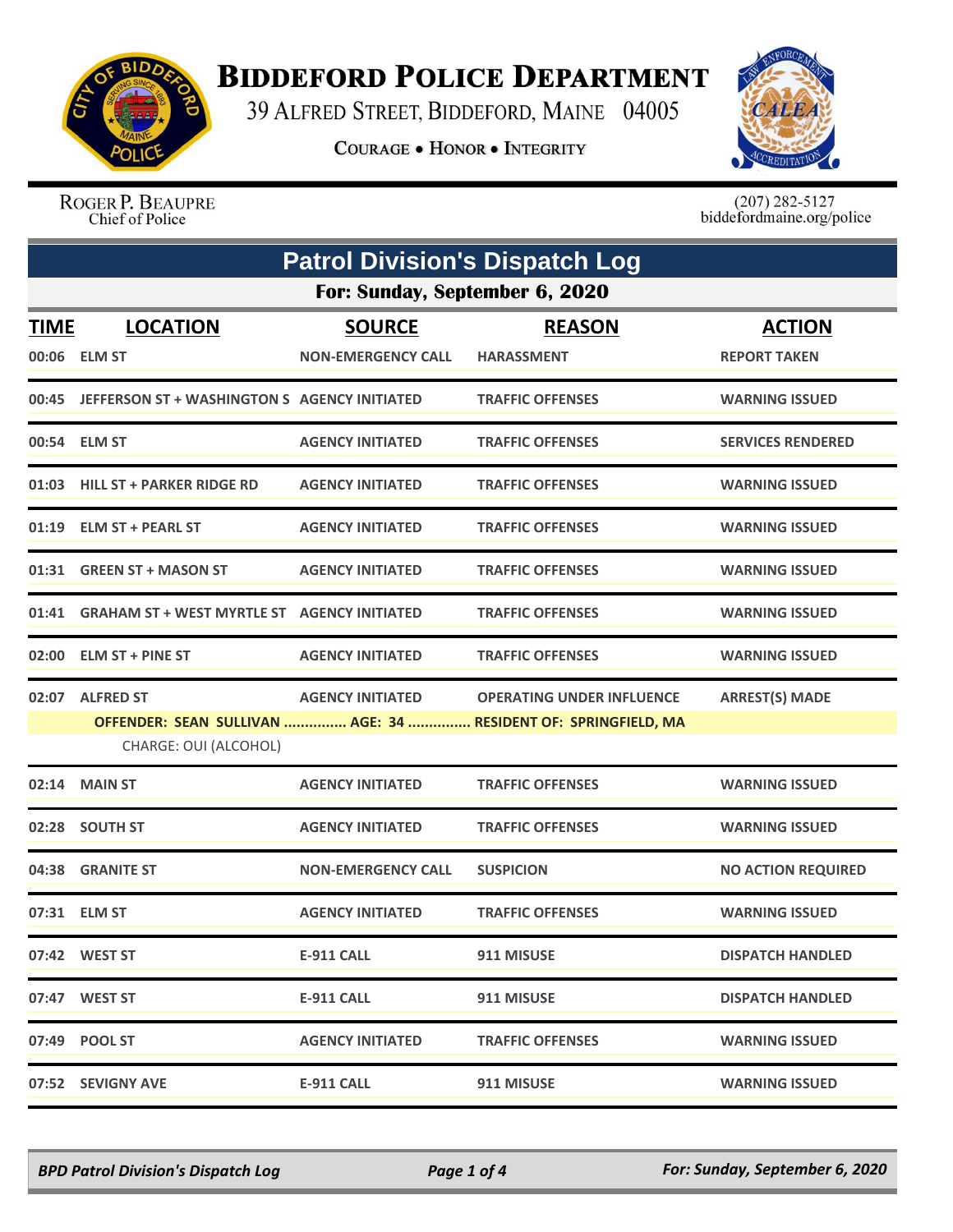| <b>TIME</b> | <b>LOCATION</b>         | <b>SOURCE</b>             | <b>REASON</b>                                       | <b>ACTION</b>            |
|-------------|-------------------------|---------------------------|-----------------------------------------------------|--------------------------|
|             | 07:56 POOL ST           | <b>AGENCY INITIATED</b>   | <b>TRAFFIC OFFENSES</b>                             | <b>VSAC ISSUED</b>       |
|             | 08:08 PEARL ST          | <b>E-911 CALL</b>         | <b>MENTAL ILLNESS CASES</b>                         | <b>REPORT TAKEN</b>      |
|             | 08:17 WEST ST           | <b>E-911 CALL</b>         | 911 MISUSE                                          | <b>SERVICES RENDERED</b> |
|             | 08:24 MILE STRETCH RD   | <b>AGENCY INITIATED</b>   | <b>TRAFFIC OFFENSES</b>                             | <b>VSAC ISSUED</b>       |
|             | 08:38 WEST ST           | E-911 CALL                | 911 MISUSE                                          | <b>DISPATCH HANDLED</b>  |
|             | 08:39 LAFAYETTE ST      | <b>NON-EMERGENCY CALL</b> | <b>BURGLARY OF A MOTOR VEHICLE</b>                  | <b>REPORT TAKEN</b>      |
|             | 08:44 WEST ST + LEVI LN | <b>E-911 CALL</b>         | <b>DOMESTIC COMPLAINTS</b>                          | <b>REPORT TAKEN</b>      |
|             | 09:00 WENTWORTH ST      | <b>NON-EMERGENCY CALL</b> | <b>ANIMAL COMPLAINT</b>                             | <b>SERVICES RENDERED</b> |
|             | 09:02 ELM ST            | <b>E-911 CALL</b>         | 911 MISUSE                                          | <b>DISPATCH HANDLED</b>  |
|             | 10:20 GUINEA RD         | <b>AGENCY INITIATED</b>   | <b>TRAFFIC OFFENSES</b>                             | <b>VSAC ISSUED</b>       |
|             | 10:36 WEST ST           | <b>AGENCY INITIATED</b>   | <b>TRAFFIC OFFENSES</b>                             | <b>WARNING ISSUED</b>    |
|             | 10:42 WEST ST           | <b>AGENCY INITIATED</b>   | <b>TRAFFIC OFFENSES</b>                             | <b>WARNING ISSUED</b>    |
|             | 10:48 WEST ST           | <b>AGENCY INITIATED</b>   | <b>TRAFFIC OFFENSES</b>                             | <b>WARNING ISSUED</b>    |
|             | 10:49 CUTTS ST          | <b>NON-EMERGENCY CALL</b> | <b>HARASSMENT</b>                                   | <b>UNFOUNDED</b>         |
|             | 11:02 WEST ST           | <b>AGENCY INITIATED</b>   | <b>TRAFFIC OFFENSES</b>                             | <b>VSAC ISSUED</b>       |
|             | <b>11:05 MAIN ST</b>    | <b>NON-EMERGENCY CALL</b> | <b>ANIMAL COMPLAINT</b>                             | <b>SERVICES RENDERED</b> |
|             | 11:07 ALFRED ST         | <b>NON-EMERGENCY CALL</b> | <b>CRIMINAL MISCHIEF</b>                            | <b>REPORT TAKEN</b>      |
|             | 11:18 TOWN LINE RD      | E-911 CALL                | <b>DEATH ATTENDED &amp; UNATTENDED REPORT TAKEN</b> |                          |
|             | 11:30 ALFRED ST         | <b>NON-EMERGENCY CALL</b> | <b>CIVIL COMPLAINT</b>                              | <b>SERVICES RENDERED</b> |
|             | 11:32 GRANITE POINT RD  | <b>AGENCY INITIATED</b>   | <b>TRAFFIC OFFENSES</b>                             | <b>VSAC ISSUED</b>       |
|             | <b>11:38 MAIN ST</b>    | <b>NON-EMERGENCY CALL</b> | <b>SUSPICION</b>                                    | <b>SERVICES RENDERED</b> |
|             | 11:47 TRIX LN + POOL ST | <b>NON-EMERGENCY CALL</b> | <b>BURGLARY OF A MOTOR VEHICLE</b>                  | <b>REPORT TAKEN</b>      |
|             | 12:25 TOWN LINE RD      | <b>NON-EMERGENCY CALL</b> | <b>RADIO PROBLEM</b>                                | <b>SERVICES RENDERED</b> |
|             | 12:25 ALFRED ST         | <b>WALK-IN AT STATION</b> | <b>ASSAULT</b>                                      | <b>REPORT TAKEN</b>      |
|             | 12:45 ADAMS ST          | E-911 CALL                | <b>CHECK WELFARE</b>                                | <b>SERVICES RENDERED</b> |

*BPD Patrol Division's Dispatch Log Page 2 of 4 For: Sunday, September 6, 2020*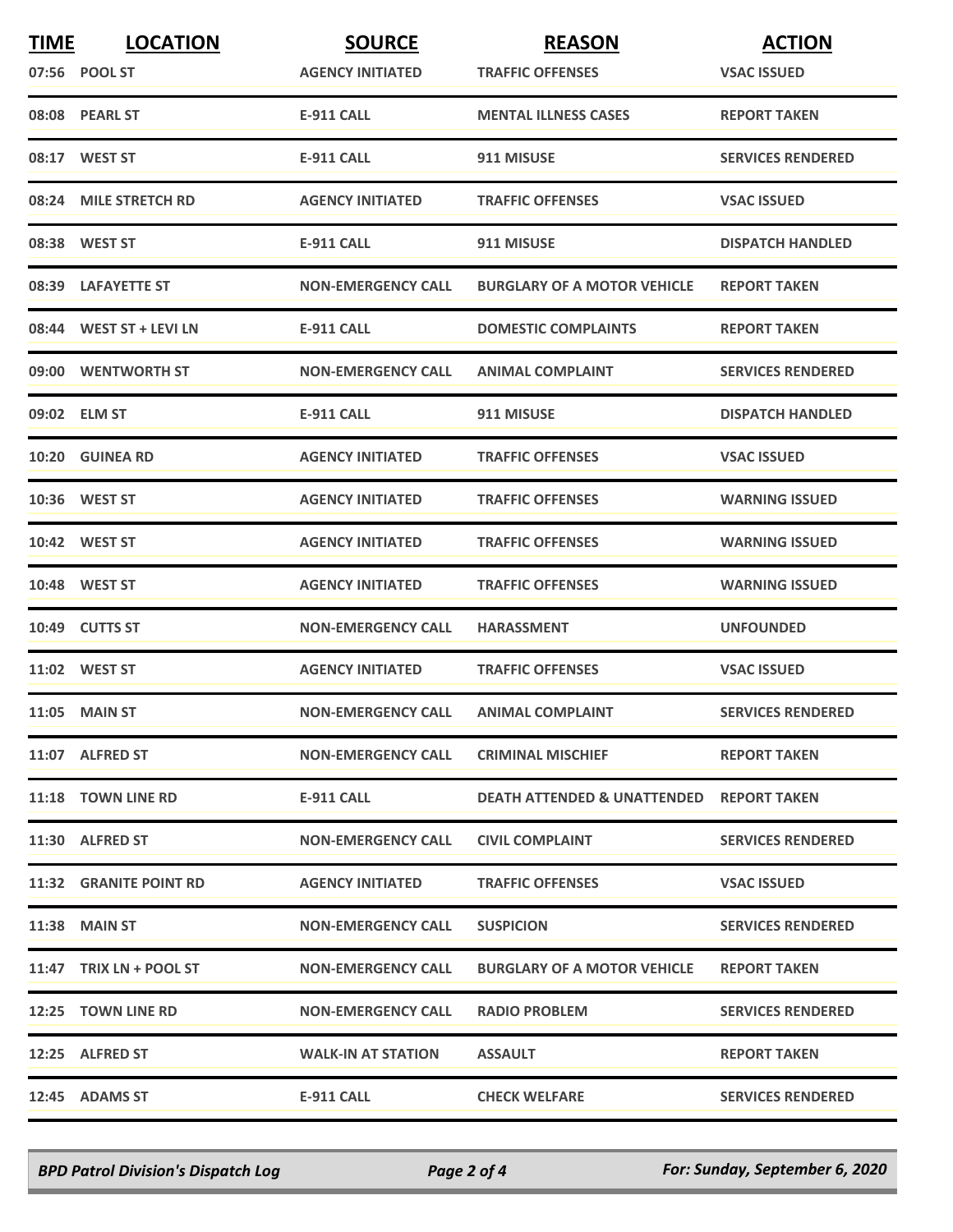| <b>TIME</b> | <b>LOCATION</b><br>12:57 ALFRED ST | <b>SOURCE</b><br><b>NON-EMERGENCY CALL</b>                                                           | <b>REASON</b><br><b>THEFT</b>                                   | <b>ACTION</b><br><b>SERVICES RENDERED</b> |
|-------------|------------------------------------|------------------------------------------------------------------------------------------------------|-----------------------------------------------------------------|-------------------------------------------|
|             | 13:21 ALFRED ST + SHOPS WAY        | <b>NON-EMERGENCY CALL</b>                                                                            | <b>ANIMAL COMPLAINT</b>                                         | <b>DISPATCH HANDLED</b>                   |
|             | 14:00 GRANITE ST                   | <b>NON-EMERGENCY CALL</b>                                                                            | <b>CHECK WELFARE</b>                                            | <b>SERVICES RENDERED</b>                  |
|             | 14:10 TOWN LINE RD                 | <b>E-911 CALL</b>                                                                                    | 911 MISUSE                                                      | <b>NO ACTION REQUIRED</b>                 |
|             | 14:25 POOL ST                      | <b>AGENCY INITIATED</b>                                                                              | <b>TRAFFIC OFFENSES</b>                                         | <b>WARNING ISSUED</b>                     |
|             | 14:46 MARINER WAY                  | <b>NON-EMERGENCY CALL</b>                                                                            | <b>ANIMAL COMPLAINT</b>                                         | <b>NEGATIVE CONTACT</b>                   |
|             | 14:54 POOL ST + LAFAYETTE ST       | <b>AGENCY INITIATED</b>                                                                              | <b>TRAFFIC OFFENSES</b>                                         | <b>WARNING ISSUED</b>                     |
|             | 15:14 POOL ST + CLIFFORD ST        | <b>AGENCY INITIATED</b>                                                                              | <b>TRAFFIC OFFENSES</b>                                         | <b>VSAC ISSUED</b>                        |
|             | 15:19    FOSS ST                   | <b>E-911 CALL</b>                                                                                    | <b>DOMESTIC COMPLAINTS</b>                                      | <b>REPORT TAKEN</b>                       |
|             | 15:22 POOL ST + BLANDINGS WAY      | <b>AGENCY INITIATED</b>                                                                              | <b>TRAFFIC OFFENSES</b>                                         | <b>WARNING ISSUED</b>                     |
|             | 15:40 GRAHAM ST                    | <b>NON-EMERGENCY CALL</b>                                                                            | <b>SUSPICION</b>                                                | <b>UNFOUNDED</b>                          |
|             | 15:51 ELM ST                       | AGENCY INITIATED OUT FOR FOLLOW UP<br>CHARGE: THEFT BY UNAUTHORIZED TAKING OR TRANSFER - SHOPLIFTING | OFFENDER: TRAVIS A GALLANT  AGE: 31  RESIDENT OF: BIDDEFORD, ME | <b>SUMMONS ISSUED</b>                     |
|             | 16:01 ELM ST                       | <b>NON-EMERGENCY CALL</b>                                                                            | <b>CHECK WELFARE</b>                                            | <b>SERVICES RENDERED</b>                  |
|             | 16:03 HIGH ST                      | <b>NON-EMERGENCY CALL</b>                                                                            | <b>ANIMAL COMPLAINT</b>                                         | <b>SERVICES RENDERED</b>                  |
|             | 16:13 JEFFERSON ST                 | <b>AGENCY INITIATED</b>                                                                              | <b>TRAFFIC OFFENSES</b>                                         | <b>WARNING ISSUED</b>                     |
|             | 17:11 SOUTH ST                     | <b>WALK-IN AT STATION</b>                                                                            | <b>BURGLARY OF A MOTOR VEHICLE</b>                              | <b>REPORT TAKEN</b>                       |
|             | 17:13 SUMMER ST + FOSS ST          | <b>NON-EMERGENCY CALL</b>                                                                            | ANIMAL COMPLAINT                                                | <b>WARNING ISSUED</b>                     |
|             | 17:32 MAINE TPKE                   | <b>NON-EMERGENCY CALL</b>                                                                            | <b>SUSPICION</b>                                                | <b>REFERRED OTHER AGENCY</b>              |
|             | 17:33 POOL ST                      | <b>AGENCY INITIATED</b>                                                                              | <b>BURGLARY OF A MOTOR VEHICLE</b>                              | <b>REPORT TAKEN</b>                       |
|             | 17:49 FERRY LN                     | E-911 CALL                                                                                           | 911 MISUSE                                                      | <b>DISPATCH HANDLED</b>                   |
|             | 18:37 ALFRED ST + BARRA RD         | <b>AGENCY INITIATED</b>                                                                              | <b>TRAFFIC OFFENSES</b>                                         | <b>VSAC ISSUED</b>                        |
|             | <b>18:45 KING ST</b>               | <b>NON-EMERGENCY CALL</b>                                                                            | <b>MENTAL ILLNESS CASES</b>                                     | <b>REPORT TAKEN</b>                       |
|             | 19:25 ROCKY WAY                    | <b>E-911 CALL</b>                                                                                    | 911 MISUSE                                                      | <b>DISPATCH HANDLED</b>                   |
|             | 19:32 BLUE SPRUCE LN               | E-911 CALL                                                                                           | 911 MISUSE                                                      | <b>DISPATCH HANDLED</b>                   |

*BPD Patrol Division's Dispatch Log Page 3 of 4 For: Sunday, September 6, 2020*